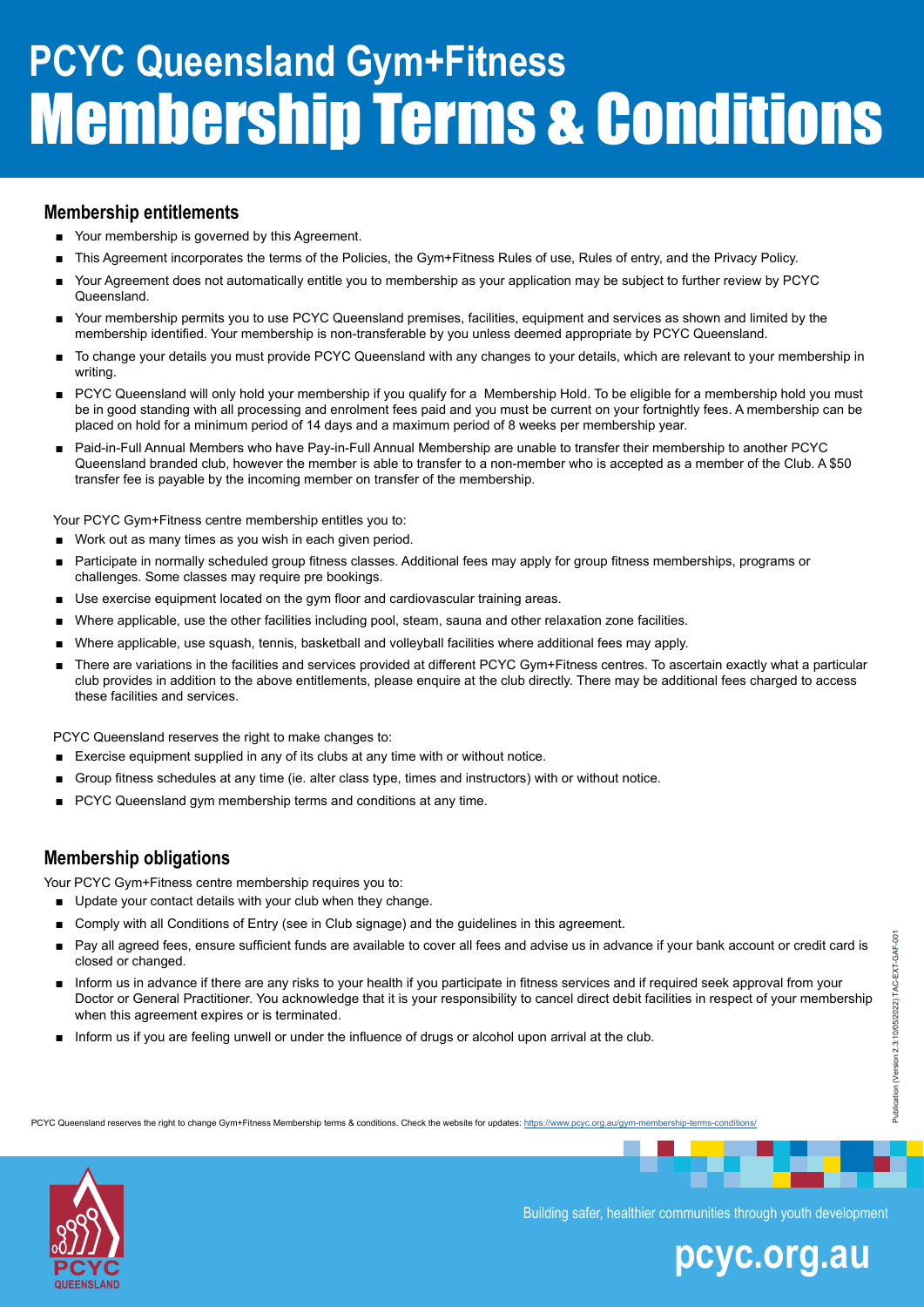#### **Membership fees**

- You agree to pay all Membership Fees as set out in your Agreement and agree to be bound by the direct debit terms and conditions as described in the Payment Agreement.
- For a Direct Debit Membership you must make your payments on a fortnightly basis in advance.
- For a Pay-in-Full Annual Membership, you must pay your membership in advance according as indicated in your Agreement.
- You must complete and agree to a Payment Agreement authorising PCYC's Queensland Payment Provider to debit the Membership Fee due for each direct debit period from your Billing Account.
- PCYC Queensland will endeavour to contact you by phone, sms or email to inform you of any overdue payments.
- In the event that PCYC Queensland cannot contact you, it will provide you with written notice of overdue payments;
- A member will be charged a Dishonour Fee in the event that a fortnightly direct debit payment is dishonoured by their financial institution.
- Additional fees (being bank charges or administrative charges incurred by the Payment Provider) will apply for any overdue or late payments.
- If there are repeated failures to meet your payment obligations (other than through the fault of PCYC Queensland or its Payment Provider), without prejudicing PCYC's Queensland rights to recover any overdue payments, your membership may be suspended or terminated by Written Notice to you.
- PCYC Queensland may change its Payment Provider. In such circumstances, you must complete and agree to a Payment Agreement authorising PCYC's Queensland new Payment Provider to debit the Membership Fees due for each direct debit period from your Billing Account.
- PCYC Queensland reserves the right, at any time, to change the Membership Fees charged to members for use of the Club facilities. PCYC Queensland agrees to use reasonable endeavours to provide you with Written Notice of the changes. The changes will take effect thirty (30) days after the Written Notice has deemed to have been received by you. We deem receipt to have occurred three (3) business days after the Written Notice was sent. At the end of the thirty (30) day period, you authorise PCYC Queensland and/or the Payment Provider to debit the new amount to your account.

### **PCYC Gym+Fitness membership types**

PCYC Queensland offers a variety of PCYC Gym+Fitness centre membership types which may include the following offerings:

Gym+Fitness membership, Gym+Fitness membership may vary depending on size, quality and location of gym.

- 1. Gym+Fitness membership \$16.95 Per Week
- 2. Gym+Fitness membership \$14.95 Per Week
- 3. Gym+Fitness membership \$12.95 Per Week

\*Price does not include additional fees set by the direct debit provider which are applicable to all direct debits including discounted and concession rates.

Typical fees include a one off set up fee of \$5.50 and an ongoing fee of \$1.10 per fortnight. An example payment for a \$14.95 per week gym: \$36.50 including one off set up fee and ongoing charge. Ongoing fortnightly charges thereafter of \$31.00.

| <b>Price Tier</b> | <b>Applicable PCYC Queensland Gyms</b> |                         |                              |                            |                        |
|-------------------|----------------------------------------|-------------------------|------------------------------|----------------------------|------------------------|
| \$16.95           | <b>PCYC Ashmore</b>                    | PCYC Dalby              | <b>PCYC Fortitude Valley</b> | <b>PCYC Gold Coast</b>     | PCYC Lang Park         |
| \$14.95           | PCYC Beenleigh                         | <b>PCYC Cloncurry</b>   | <b>PCYC</b> Inala            | PCYC Logan                 | <b>PCYC Townsville</b> |
|                   | <b>PCYC Blackwater</b>                 | <b>PCYC Fernyale</b>    | <b>PCYC</b> Innisfail        | <b>PCYC Mount Isa</b>      | <b>PCYC Upper Ross</b> |
|                   | PCYC Bundaberg                         | <b>PCYC Goondiwindi</b> | PCYC Ipswich                 | <b>PCYC Nerang</b>         | <b>PCYC Bayside</b>    |
| \$12.95           | <b>PCYC Biloela</b>                    | PCYC Edmonton           | <b>PCYC Hills District</b>   | <b>PCYC Pine Rivers</b>    | PCYC Toowoomba         |
|                   | <b>PCYC Cairns</b>                     | <b>PCYC</b> Emerald     | <b>PCYC Mackay</b>           | <b>PCYC Redlands</b>       | <b>PCYC Zillmere</b>   |
|                   | <b>PCYC Cooktown</b>                   | <b>PCYC Gladstone</b>   | <b>PCYC Maranoa</b>          | <b>PCYC South Burnett</b>  |                        |
|                   | PCYC Deception Bay                     | PCYC Hervey Bay         | <b>PCYC Mareeba</b>          | <b>PCYC Sunshine Coast</b> |                        |

PCYC Queensland reserves the right to change Gym+Fitness Membership terms & conditions. Check the website for updates: <https://www.pcyc.org.au/gym-membership-terms-conditions/>

Building safer, healthier communities through youth development

### **pcyc.org.au**

Publication (Version 2.3:10/05/2022) TAC-EXT-GAF-001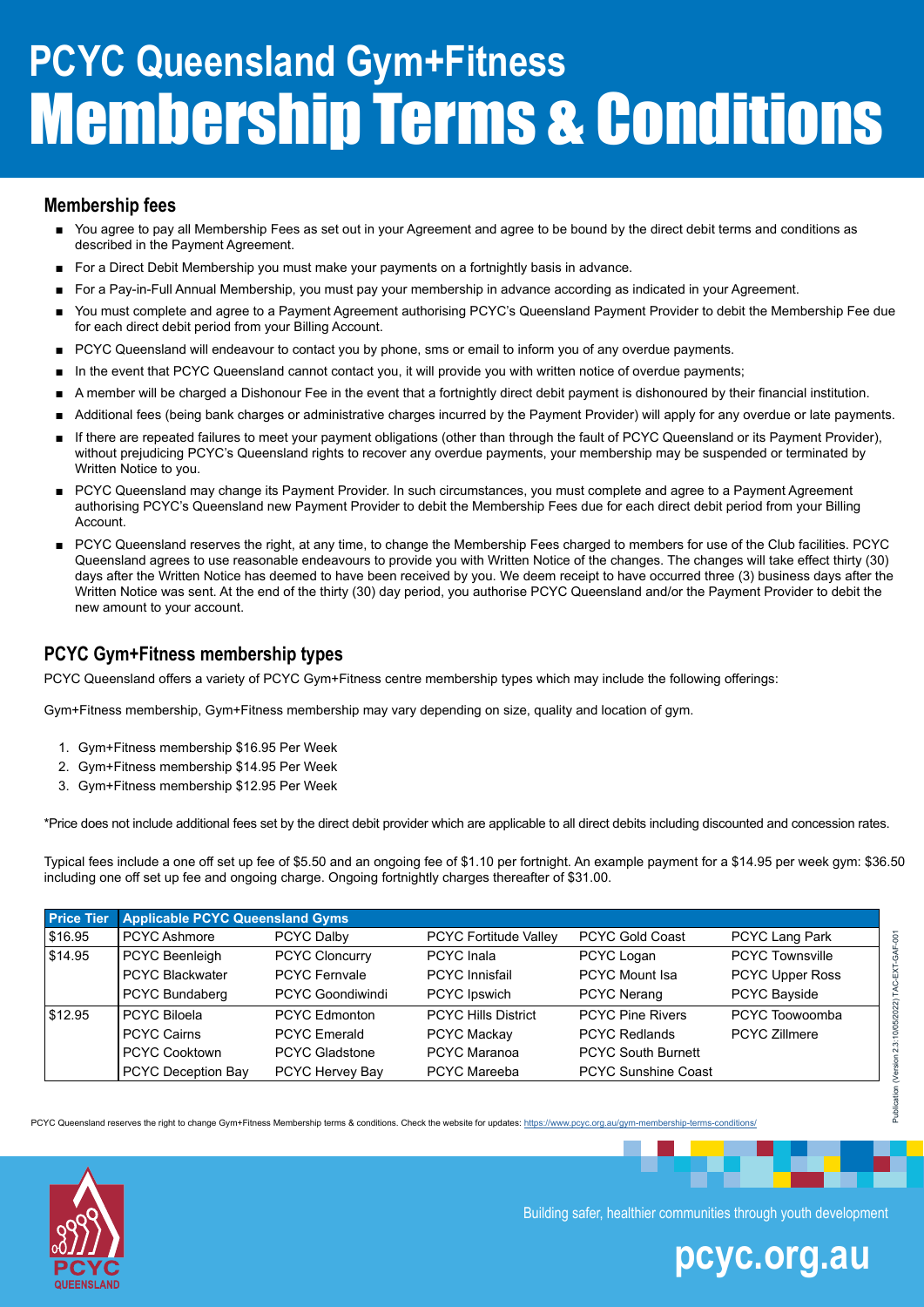#### **Discounts**

A discounted rates of 20% is available on the above rates on production of

A valid Senior Card

A valid Disability Card

For people under 18 years of age providing evidence of date of birth. On production of a valid corporate offer issued by PCYC Queensland

Discounted rates are only available to the holder of an above valid card or as specified within a corporate offer. Discounts for Gym+Fitness cannot be exchanged for other goods or services and are non transferable.

Casual membership No discount is applicable for casual Gym+Fitness membership Weekly casual membership \$20 per week

#### Upfront membership

No discount is applicable to upfront Gym+Fitness membership

- 1. Annual Gym+Fitness membership \$699
- 2. Annual Gym+Fitness membership \$619
- 3. Annual Gym+Fitness membership \$529

### **General conditions of entry**

- You are required to act responsibly.
- Care of personal property is the responsibility of the owner.
- Bags and personal items must be stored where they will not present a risk to others.
- Appropriate attire and footwear to be worn at all times.
- Use equipment for its intended purpose only including safety features. If unsure, please ask for information and advice.
- PCYC Queensland has a zero tolerance for illegal or illicit drugs persons under the influence of drugs or alcohol will be refused entry.
- Disorderly, disruptive, inappropriate or anti-social behaviour including offensive or abusive language will not be tolerated at any time.
- Report any hazards, incidents, faulty equipment, misuse of equipment or unsafe practices to PCYC Queensland staff immediately.

#### **Club access**

All members must purchase their own fob key (unless under 18) which is attached to their personal account. Only one fob key per user is permitted. The member must present their fob key upon entry and scan in individually to the club at every visit to register their attendance for safety, security and insurance.

- Members without 24/7 access must present to reception before attending the PCYC Gym+Fitness centre.
- Members cannot permit other persons to use their fob key.
- Members cannot allow other persons into the gym with their fob key.
- Lost or stolen 24/7 fob keys must be reported as soon as practicable during business hours to your club. (Replacement fob fee \$30).
- If you lose your fob key you must notify the club at your earliest opportunity so the fob key can be disabled and a replacement can be purchased from Reception upon providing proof of identification.
- All guest visitors are required to sign in at reception and complete all relating paperwork and otherwise comply with the terms and conditions of PCYC Queensland.
- Entry to the club may be refused as a result of unpaid or outstanding membership fees as detailed in this agreement.

PCYC Queensland reserves the right to change Gym+Fitness Membership terms & conditions. Check the website for updates: <https://www.pcyc.org.au/gym-membership-terms-conditions/>



Building safer, healthier communities through youth development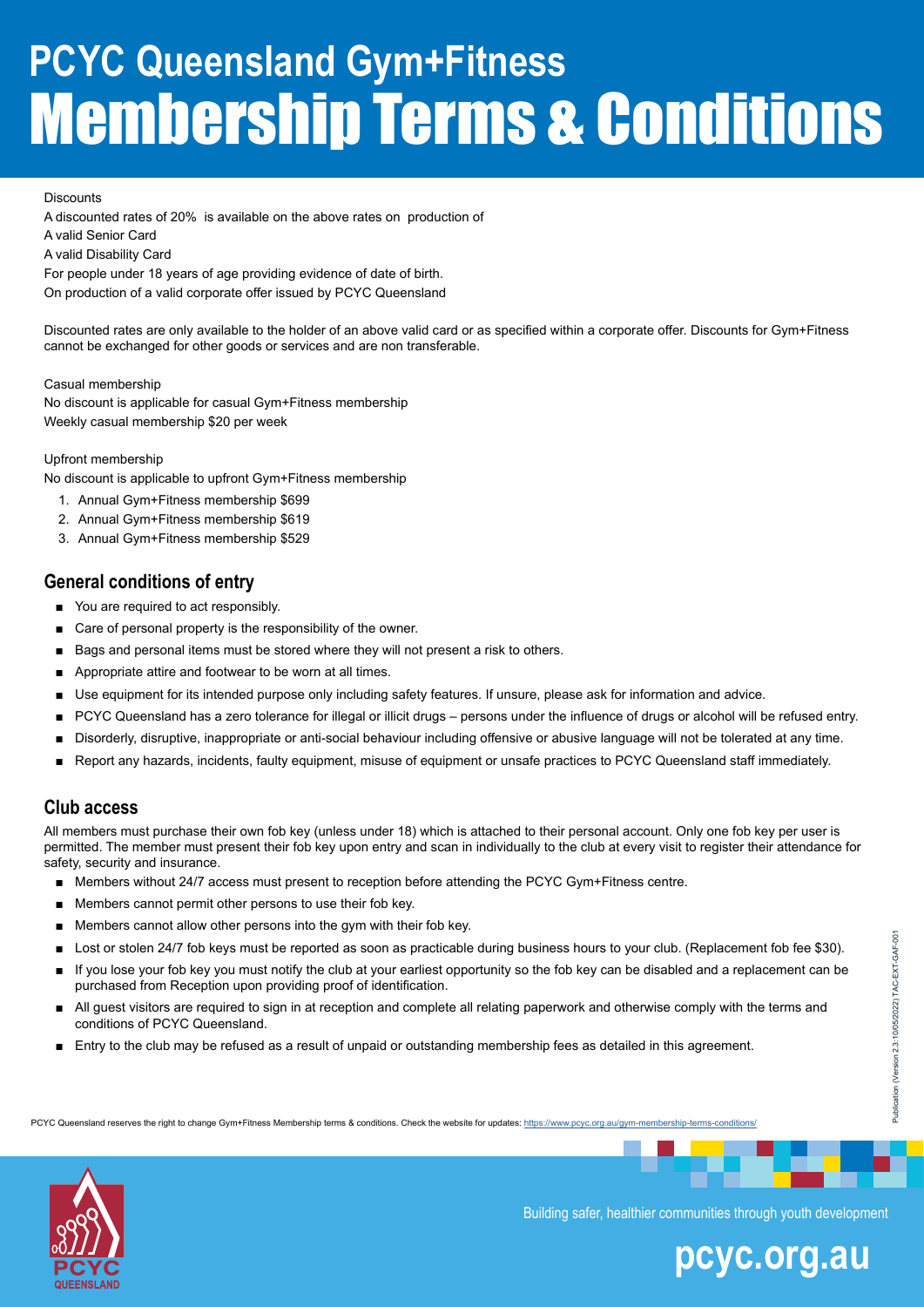### **Ultimate Fit Pass access:**

Members may access PCYC Queensland Gyms other than their home club gym under the following terms:

- Member understands the safety equipment and features shown in the induction are present in all PCYC Queensland Gym + Fitness centres and that it is the members responsibility to familiarise themselves with these pieces of equipment prior to commencing training at a new PCYC Gym + Fitness location.
- Ultimate Fit pass access is only available to members over the age of 18.
- A member's home club is the gym you originally signed up and/or most often use, a member may be asked to transfer from one home gym to another and pay the appropriate fees if this is their most used gym.
- Access to another PCYC Gym and Fitness facility is for gym only and does not include classes.
- PCYC Queensland reserve the right to charge an additional fee for this service at our discretion, subject to notice provided to members with a minimum of 30 days' notice provided.
- Any access issues should be directed to your home club.
- Ultimate Fit Pass only available at PCYC Toowoomba and PCYC Cooktown during staffed hours.
- Ultimate Fit Pass only available for direct debit and upfront annual Gym+Fitness memberships; not available for casual memberships.

### **Use of equipment**

For the safety of you and others, please follow all equipment operating guidelines and safety instructions on the equipment. Where instructions are not available please see staff.

- Equipment inductions are available to all members free of charge. Please see reception to book this.
- If you are not sure of correct use or operation of equipment please seek assistance from a PCYC Queensland staff member.
- Where Functional Training Zones are available please seek assistance from a Personal Trainer or qualified instructor if you are unfamiliar with the equipment or its safe and appropriate use.
- You are required to return equipment to their original state when you have finished, including:
	- » Return weights and bars to their rack;
	- » Unload plates from machines and bars;
	- » Equipment is not to be left unattended; and
	- » Return equipment to its storage location in Group Fitness classes.

#### **Age restrictions and supervision requirements\***

- All members of PCYC Gym+Fitness centres must be a minimum of 12 years of age. All members aged 12 17 years must have a parent or guardian co-sign this Agreement.
- All members aged 12 years 17 years must undertake a mandatory PCYC Queensland Gym induction prior to participating in any PCYC Gym+Fitness activity.
- Members aged 12-15 years may only enter and train during staffed hours and must be supervised by a parent or guardian at all times.
- Members aged 16-17 years may enter and train unsupervised during staffed hours provided parent or legal guardian consent has been given. If no parent of legal guardian consent has been given, supervision is required.
- Supervision must be undertaken by:
	- » A parent or guardian who has current PCYC Queensland Gym+Fitness membership; or
	- » A qualified professional in the instance where the younger person is part of a PCYC Queensland program.
- The supervising person shall be actively watching and close to the member at all times whilst in the gym.

PCYC Queensland reserves the right to change Gym+Fitness Membership terms & conditions. Check the website for updates: <https://www.pcyc.org.au/gym-membership-terms-conditions/>



Building safer, healthier communities through youth development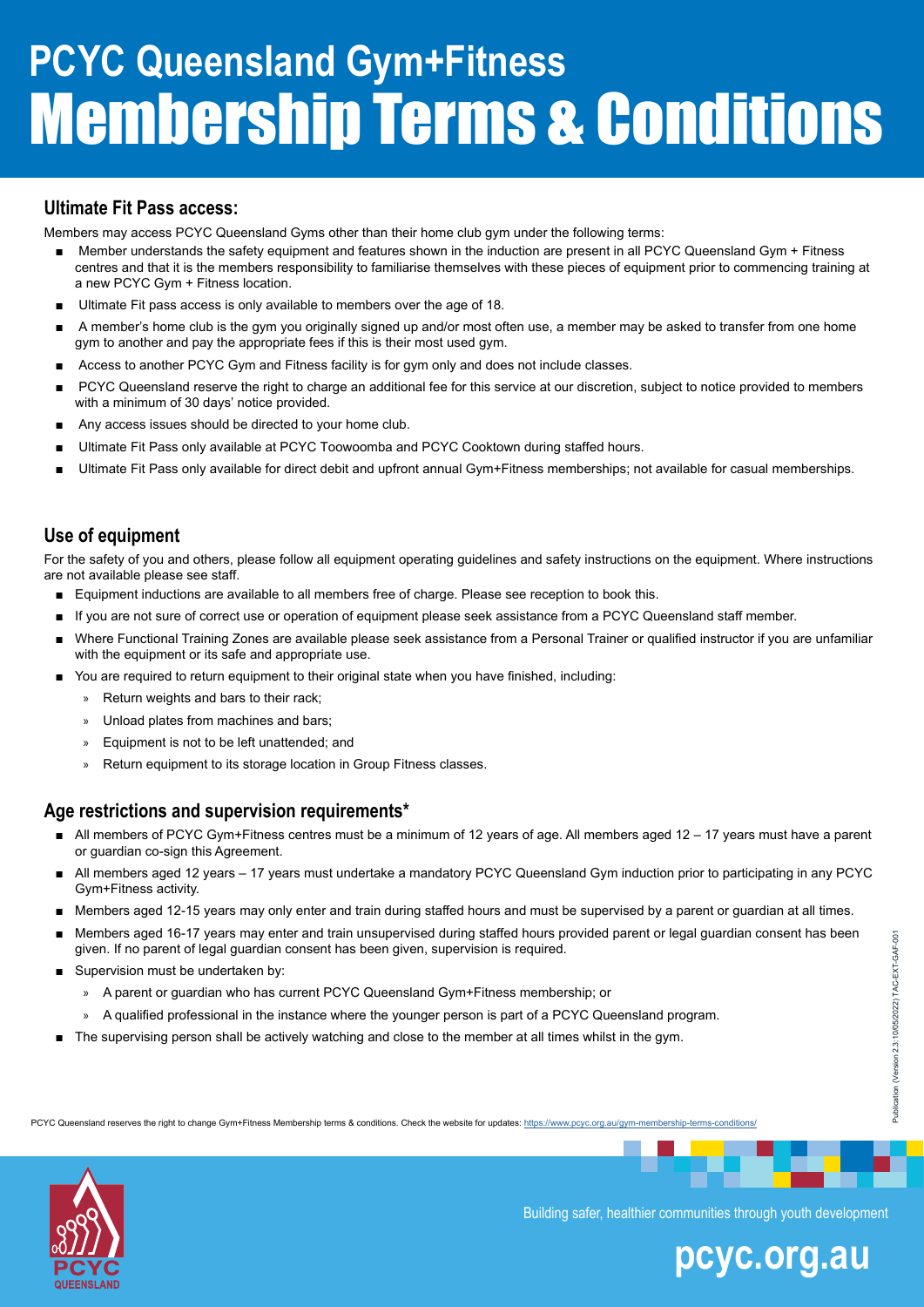| <b>Requirements for member</b><br>entry to PCYC Gym+Fitness                       | <b>12-15 years</b>                                                            | <b>16-17 years</b>                                                                                  | 18 and over                                                                   |  |  |
|-----------------------------------------------------------------------------------|-------------------------------------------------------------------------------|-----------------------------------------------------------------------------------------------------|-------------------------------------------------------------------------------|--|--|
| <b>Current PCYC Membership</b><br>and current photo                               | Mandatory                                                                     | Mandatory                                                                                           | Mandatory                                                                     |  |  |
| Parent/legal guardian for<br>Gym+Fitness membership                               | Mandatory                                                                     | Mandatory                                                                                           | Not required                                                                  |  |  |
|                                                                                   | <b>Staff Club Hours</b>                                                       |                                                                                                     |                                                                               |  |  |
| Parent/guardian supervision                                                       | Mandatory                                                                     | Not required if parent/legal<br>guardian consent has been given<br>for member to train unsupervised | Not required                                                                  |  |  |
| while using Gym+Fitness                                                           | 24/7 Gym - Outside Staffed Club Hours                                         |                                                                                                     |                                                                               |  |  |
|                                                                                   | NA - No entry permitted                                                       | Mandatory parent/guardian<br>supervision required                                                   | Not required                                                                  |  |  |
| Gym+Fitness orientation<br>(welcome to house)                                     | Mandatory                                                                     | Mandatory                                                                                           | Mandatory                                                                     |  |  |
| 24/7 Orientation                                                                  | NA - No entry permitted                                                       | Mandatory                                                                                           | Mandatory                                                                     |  |  |
| Introduction to gym and safe<br>use of equipment                                  | Mandatory                                                                     | Mandatory                                                                                           | Optional                                                                      |  |  |
| Pre-exercise questionnaire (to<br>inform PCYC Queensland of<br>medical condition) | Mandatory requirement to inform<br>upon joining and on change in<br>condition | Mandatory requirement to inform<br>upon joining and on change in<br>condition                       | Mandatory requirement to inform<br>upon joining and on change in<br>condition |  |  |

\*A current safety alert is still in place relating to minors. Please contact your club for details.

### **People requiring a support worker/carer while using PCYC Queensland Gym+Fitness facilities**

- Support workers/carers are to abide by all PCYC Queensland conditions of entry. All terms and conditions including conditions of entry apply to the member requiring a support worker/carer .
- Where a member requires a support worker/carer, they are only permitted to use the gym during staffed hours. An exception to this term is made when the member is attending an appointment with an approved PCYC Queensland Staff member, or a licenced exercise professional who has an agreement in place with PCYC Queensland.
- All support workers/carers bringing members to the gym must complete a gym induction.
- Support workers/carers attending the gym must be signed in as a visitor at reception.
- Where person requires a support worker/carer they must still be able to personally use the emergency equipment as required, or the carer/ support worker or PCYC Queensland Staff member or licensed exercise professional working with the member must be able to enable the safe use of emergency equipment
- Support workers/carers are not permitted to utilise the equipment unless they are a full PCYC Queensland Gym+Fitness member.
- The support worker/carer must stay and support the member at all times, providing active support as required by the member.



Building safer, healthier communities through youth development

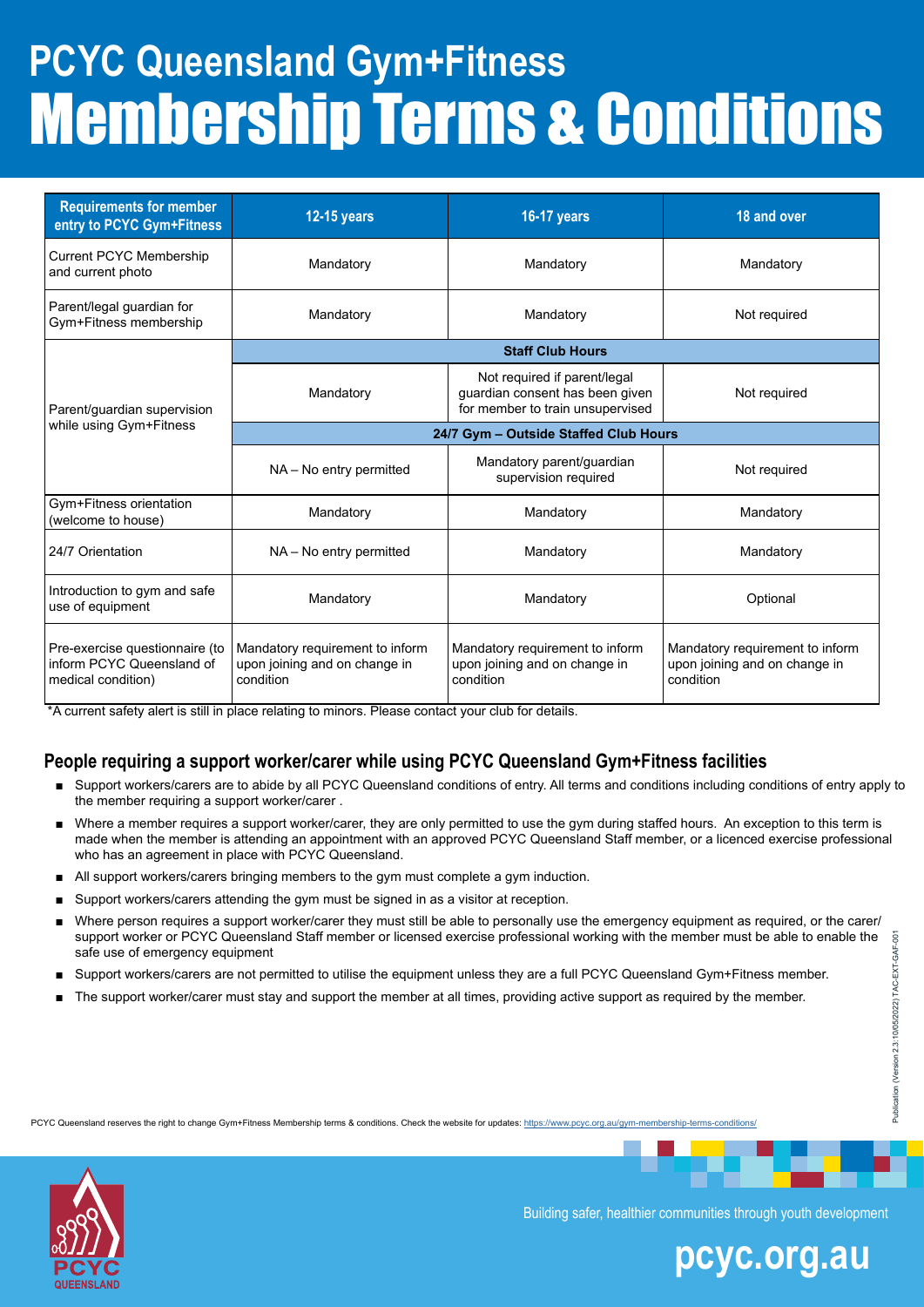### **PCYC Queensland not responsible for your medical/fitness condition**

- It is your responsibility not to use any equipment which may adversely affect any medical condition.
- You hereby represent to your Club and PCYC Queensland and their directors, officers, employees, contractors and agents that, to the best of your knowledge, you do not have any physical, medical or other disability or condition which may be affected or aggravated by, or which may result in any sickness, injury or death to you as a result of, your use of the Club or its facilities.
- If you have any health or medical concerns now or after you join as a member of the Club, you must discuss them with your doctor before using the equipment or the Club.
- You acknowledge that PCYC Queensland did not give you any medical advice before you used the equipment, and cannot give you any medical advice after you use the equipment.
- It is a mandatory condition of membership with PCYC Queensland that each member upon joining and on change in condition must complete the Pre-Exercise Questionnaire.
- You will not be permitted to use the Club until you have completed the Pre-Exercise Questionnaire.
- PCYC Queensland reserves the right to restrict, suspend or terminate your membership if PCYC is of the reasonable opinion that you are unfit to utilise the PCYC Gym+Fitness facilities. If your membership is restricted or suspended for this reason, your membership will not be

reinstated until you provide PCYC Queensland with a medical certificate confirming that you are fit to train.

### **Security and Video Surveillance**

- For security purposes, PCYC Queensland may use video surveillance equipment to monitor the Club.
- By signing your Agreement you acknowledge that by accessing any PCYC Queensland Gym+Fitness club you may be subject to video surveillance and recording and understand that PCYC Queensland will only use and store your image in accordance with our Privacy Policy.
- Video surveillance is limited to the floor area only and is not within the walls of the bathrooms or assessment rooms.

### **Liability of PCYC**

- You understand and acknowledge that PCYC Queensland purchases or leases the equipment from a third party and therefore does not manufacture any of the fitness or other equipment used in the Club.
- You understand and acknowledge that PCYC Queensland is providing recreational services and may not be held liable for defective products or equipment.
- PCYC Queensland is not liable to you for any personal property that is damaged, lost, or stolen while on or around the Club including, but not limited to, a vehicle or its contents or any property left in a locker.
- If you cause damage to the Club or any equipment you are liable to PCYC Queensland for its cost of repair or replacement.

### **Termination of membership**

You may terminate your membership at any time on the following basis:

■ You provide a request for termination of your membership in writing to PCYC Queensland

If your request for termination is for reason of permanent sickness or physical incapacity and this prevents you from using the Club:

- » your request must be accompanied by a medical certificate evidencing such permanent sickness or physical incapacity; and
	- » there will be a refund of any unused Membership Fees.
- In the event of death, your estate must provide written evidence in the form of a death certificate and all unused Membership Fees will be refunded.

PCYC Queensland reserves the right to change Gym+Fitness Membership terms & conditions. Check the website for updates: <https://www.pcyc.org.au/gym-membership-terms-conditions/>



Building safer, healthier communities through youth development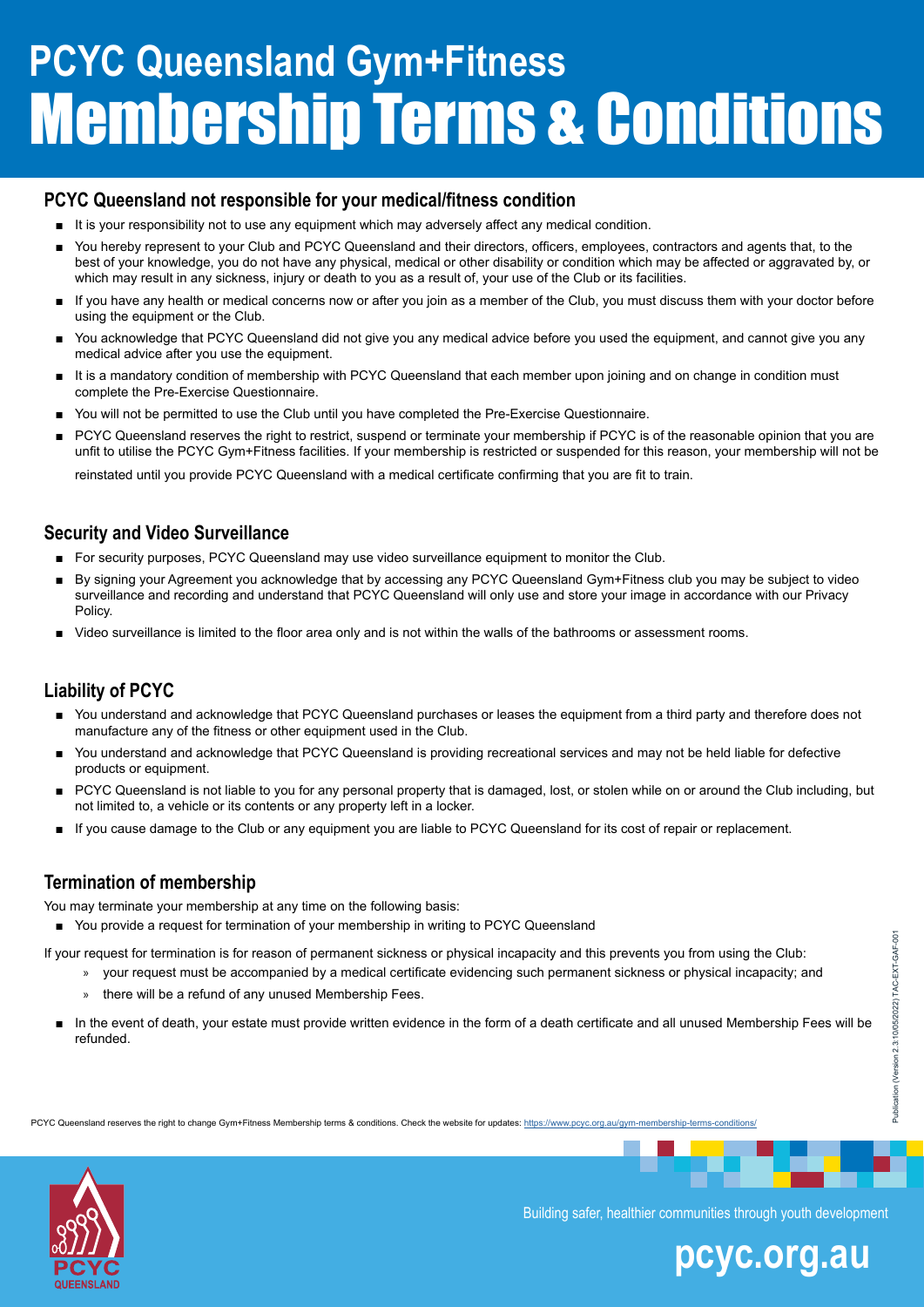If your request for termination is for reasons other than permanent sickness or physical incapacity:

In relation to Direct Debit Memberships:

- you must provide PCYC Queensland with Written Notice of termination and allow PCYC Queensland sufficient time to process your termination.
- there will be no refund of any unused Membership Fees as the cost of refunding these fees would be in excess of any fees refundable.

In relation to Pay-in-Full Annual Members:

- » you may not terminate the membership during the prepaid period (or get a refund), unless you suffer from a permanent sickness or physical incapacity as described above; and
- » if you do not renew your Pay-in-Full Annual membership by the renewal date, your membership will automatically expire.

PCYC Queensland may restrict your membership at any time on the following basis:

- concern for the health and/or safety of the member; or
- non-compliance, improper or harmful conduct engaged in by the member.

PCYC Queensland may terminate your membership at any time on the following basis:

- » you fail to make any payments of your Membership Fees;
- » any fortnightly payments of fees are late;
- » PCYC Queensland reasonably suspects that you are engaging in illegal activity in the Club;
- » you fail to follow any of the Policies or Club Rules, or violate any part of this Agreement; or
- » your conduct is improper or harmful to the best interest of PCYC Queensland members.
- In the event that PCYC Queensland terminates your membership termination will be effective on the date that PCYC sends Written Notice. You are liable for all financial obligations until that date. If you are a Pay-in-Full Annual member, PCYC Queensland will not refund any unused portion of your fees.
- Upon termination of your membership by PCYC Queensland, you will cease to have access to the Club, and PCYC Queensland has the discretion to deny you access to any PCYC Queensland branded Club. Any money owing to PCYC Queensland when your membership ends, remains immediately due and payable and PCYC Queensland will deduct the amount outstanding from any refund which you may be eligible. If there is not enough money to cover the amount owing to PCYC Queensland, you must pay the balance of the amount owing.
- Upon termination of your membership by your election, you may continue to use the Club for any period that you have paid in advance. You will cease to have access to the Club once any period you have paid in advance expires.
- Termination or expiration of this Agreement shall be without prejudice to the rights of each party against the other in respect of anything done or omitted under this Agreement prior to such termination or expiration.

### **Limitation of liability**

To the extent permitted by law, PCYC Queensland excludes any liability to the Member in Agreement, tort, statute or in any other way for any injury, damage or loss of any kind whatsoever (including, without limitation, any liability for direct, indirect, special or consequential loss or damage), sustained by the Member and/or any other person, or for any costs, charges or expenses incurred by the Member, arising from or in connection with these terms and conditions and/or the services/products provided by PCYC Queensland, and/or any act or omission of PCYC Queensland.

### **Statutory guarantees relating to the supply of services**

- Under the Competition and Consumer Act 2010 (Cth) certain consumer guarantees apply to the supply of goods and services to consumers. These guarantees mean that PCYC Queensland will guarantee that the services it supplies to you are:
	- » rendered with due care and skill;
	- » fit for any purpose you have told us you are acquiring the services for; and
	- » supplied within a reasonable time.

PCYC Queensland reserves the right to change Gym+Fitness Membership terms & conditions. Check the website for updates: <https://www.pcyc.org.au/gym-membership-terms-conditions/>



Building safer, healthier communities through youth development